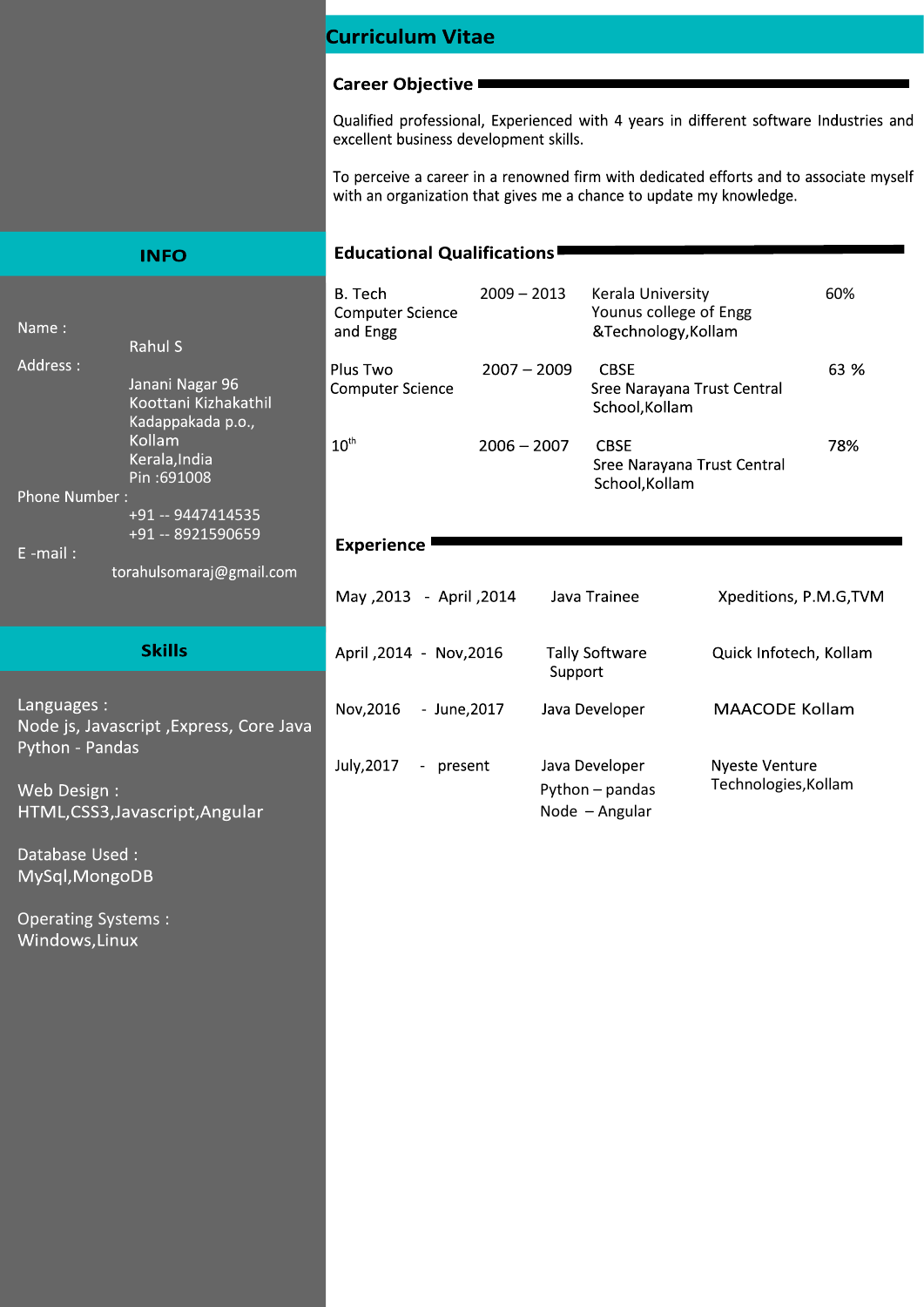# **Project Details**

Project#1

| Title           | <b>WedCast - Live Event</b>                                                                                                                           | Duration: feb 2018 - May 2019 |  |
|-----------------|-------------------------------------------------------------------------------------------------------------------------------------------------------|-------------------------------|--|
| Technology      | Android, Node.js, Angular7, Websocket, MongoDB, Mongoose, AWS-S3                                                                                      |                               |  |
| <b>Synopsis</b> | This project is upgraded version of Digital smart ads. Digital smart ads is a<br>Digital signage platform. Developed a rich look new UI with Angular. |                               |  |
|                 | • Playing a developer role in the project.                                                                                                            |                               |  |
|                 | • Worked in some modules of the project.                                                                                                              |                               |  |

## Project#2

| Title                                    | Market place v2                                                                                                                                       | Duration: July 2019 - till date |  |
|------------------------------------------|-------------------------------------------------------------------------------------------------------------------------------------------------------|---------------------------------|--|
| Technology                               | Android, Node.js, Angular7, Websocket, MongoDB, Mongoose, Gulp,<br>Mocha, HTML5                                                                       |                                 |  |
| Synopsis                                 | This project is upgraded version of Digital smart ads. Digital smart ads is a<br>Digital signage platform. Developed a rich look new UI with Angular. |                                 |  |
|                                          | • Playing a developer role in the project.                                                                                                            |                                 |  |
| • Worked in some modules of the project. |                                                                                                                                                       |                                 |  |

### Project#3

| Title      | Digital smart ads                                                                                                                                                                                                                                                                                                                                                                                                                                                                                                                               | Duration: Nov 2017 - Mar 2019 |  |  |
|------------|-------------------------------------------------------------------------------------------------------------------------------------------------------------------------------------------------------------------------------------------------------------------------------------------------------------------------------------------------------------------------------------------------------------------------------------------------------------------------------------------------------------------------------------------------|-------------------------------|--|--|
| Technology | Node.js, Angularjs, Websocket, MongoDB, Mongoose, Gulp, Mocha, HTML5                                                                                                                                                                                                                                                                                                                                                                                                                                                                            |                               |  |  |
| Synopsis   | Digital smart ads is a Digital signage platform where Network owners manage<br>their devices like adding their device, defining price, slots, creating customized<br>groups, etc. Whereas Advertisers can buy slots through paypal on a rental basis<br>over a time period and they can publish their own media, Network owner can<br>review, approve / reject media published by the advertiser. Client module<br>contains media player which play the media content published by the<br>advertisers. Playing a developer role in the project. |                               |  |  |
|            | • Worked in some modules of the project.                                                                                                                                                                                                                                                                                                                                                                                                                                                                                                        |                               |  |  |
|            | • Had developed mocha for supporting the application with own interest<br>helping other teams boosting productivity.                                                                                                                                                                                                                                                                                                                                                                                                                            |                               |  |  |